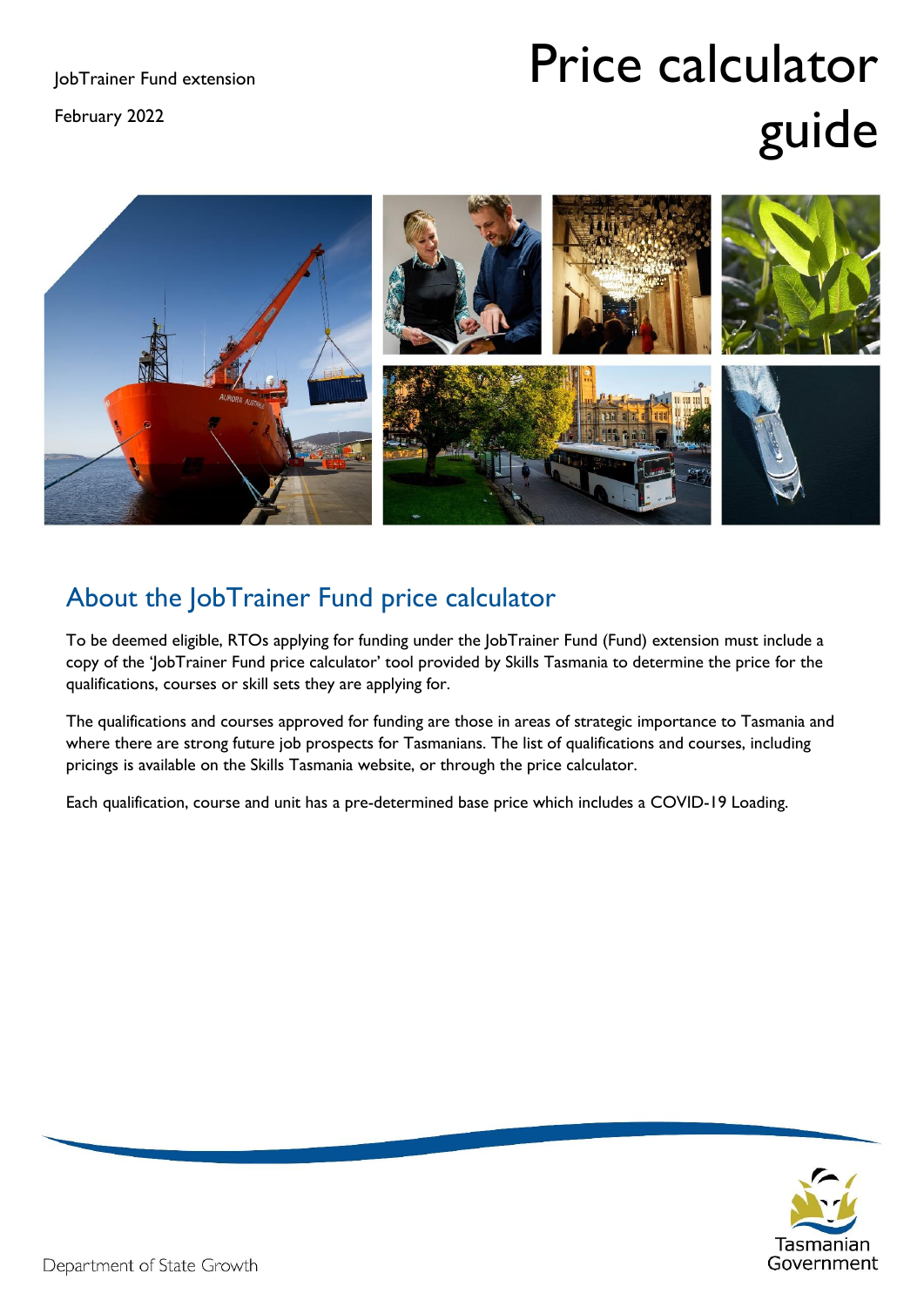## How to use the JobTrainer Fund pricing calculator

All applicants must attach a completed '*JobTrainer Fund price calculator'* showing the qualifications, courses and skill sets the RTO is applying for and their associated prices and the local government areas in which the training will be provided.

#### Key points for applicants

- The calculator must be used as outlined below to arrive at accurate prices and grant totals.
- **Entries must be made in only the blue cells. The yellow cells populate automatically.**
- Do not leave blank lines between entries.

### First Steps

- 1. Enter your SmartyGrants Application Code into cell A6
- 2. Enter your RTO code into cell B6
- 3. Enter your RTO Legal Name into cell C6

## Entering a **Full Qualification, Nationally Recognised Skill Set** or **Accredited Course** into the calculator

- 1. Select your course from the dropdown menu in Column D
- 2. Select "Full Course" from the dropdown menu in Column F
- 3. Ignore Column G
- 4. In Columns AB BD enter the number of places you wish to apply for in each Local Government Area (zeroes may be left blank)
- 5. Columns H and J AA will display automatically calculated information about your selections

### Entering a **Single-Unit Skill Set** into the calculator \*

- 1. Select the course your Unit belongs to from the dropdown in Column D
- 2. Select your Unit from the dropdown menu in Column F
- 3. Ignore Column G
- 4. In Columns AB BD enter the number of places you wish to apply for in each Local Government Area (zeroes may be left blank)
- 5. Columns H AA will display automatically calculated information about your selections